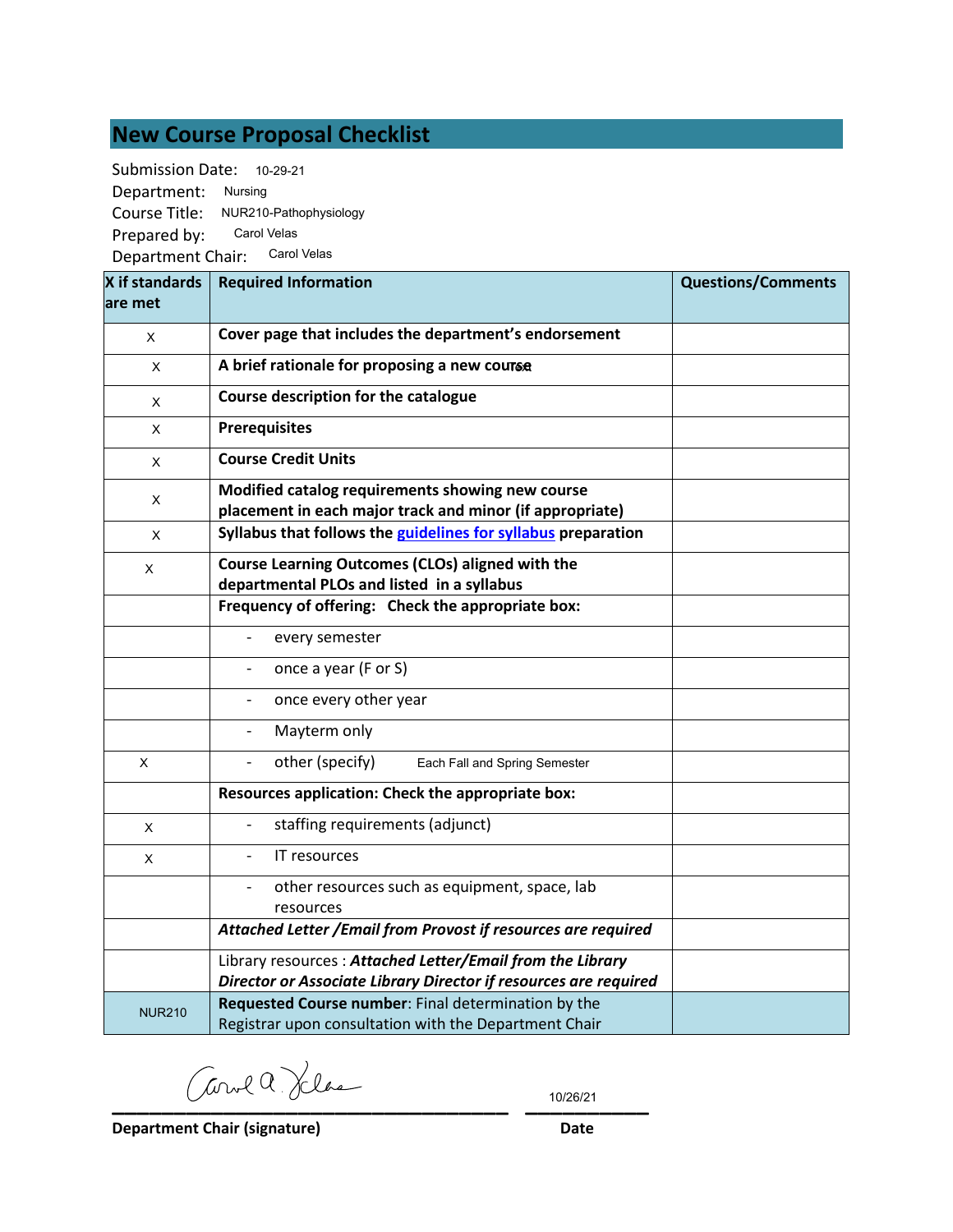# WESTMONT



To: Academic Senate

From: Department of Nursing-ABSN Program Subject: Proposal for new course, NUR210-Pathophysiology Date: October 25, 2021

The Accelerated Bachelor of Science in Nursing program is a new program at Westmont College. This is a second bachelor degree program with an accelerated prelicensure nursing curriculum. The program is 4 semesters of 16 weeks each. Nursing courses include concurrent theory and clinical courses.

#### **New course**

NUR210- Pathophysiology is a 3-unit course placed in the first semester. This is a course in a series of prelicensure nursing courses to prepare the nursing student for the safe, patient-centered and family-supported, compassionate care in a variety of healthcare settings.

We are proposing this course so students will have the knowledge of normal and abnormal pathophysiology in patients as they continue through the nursing courses. This course builds on the Health Assessment course, further discussing the nurse's role and responsibility in the assessment of patients experiencing pathophysiologic alterations. the course introduces concepts, principles, and responses related to pathophysiologic processes that result in disease. Clinical manifestations of disease processes are discussed including pharmacologic treatment.

The attached syllabus enumerates the Course Learning Outcomes including mapping to the Program Learning Outcomes.

The course will be offered two times per year in the Fall and Spring. Because this is a new course and a new program it will require new staff and IT resources.

This course is part of the required curriculum for the Bachelor of Science in Nursing Program. The placement of this course in the curriculum is permanent in the first semester.

#### **Westmont catalog course description**

Pathophysiology introduces the student to pathophysiology and disruptions in the normal body functioning in individuals across the life span. Objective and subjective manifestations of common health problems resulting from the environmental, genetic,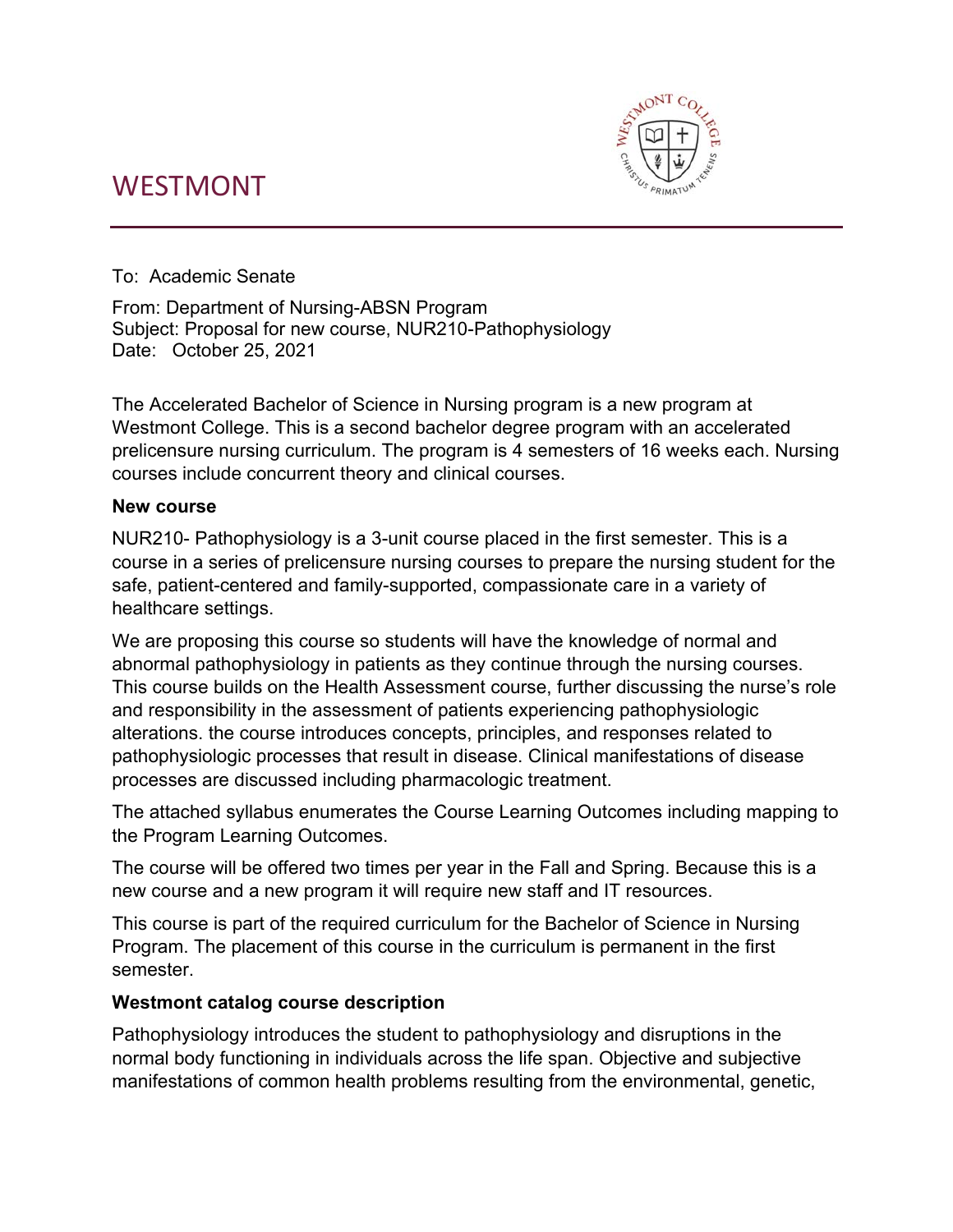and stress-related maladaptations are assessed and analyzed. Assessment findings, diagnostic testing, and interventions for specific health problems are discussed. Pharmacologic treatments for specific health problems are explored.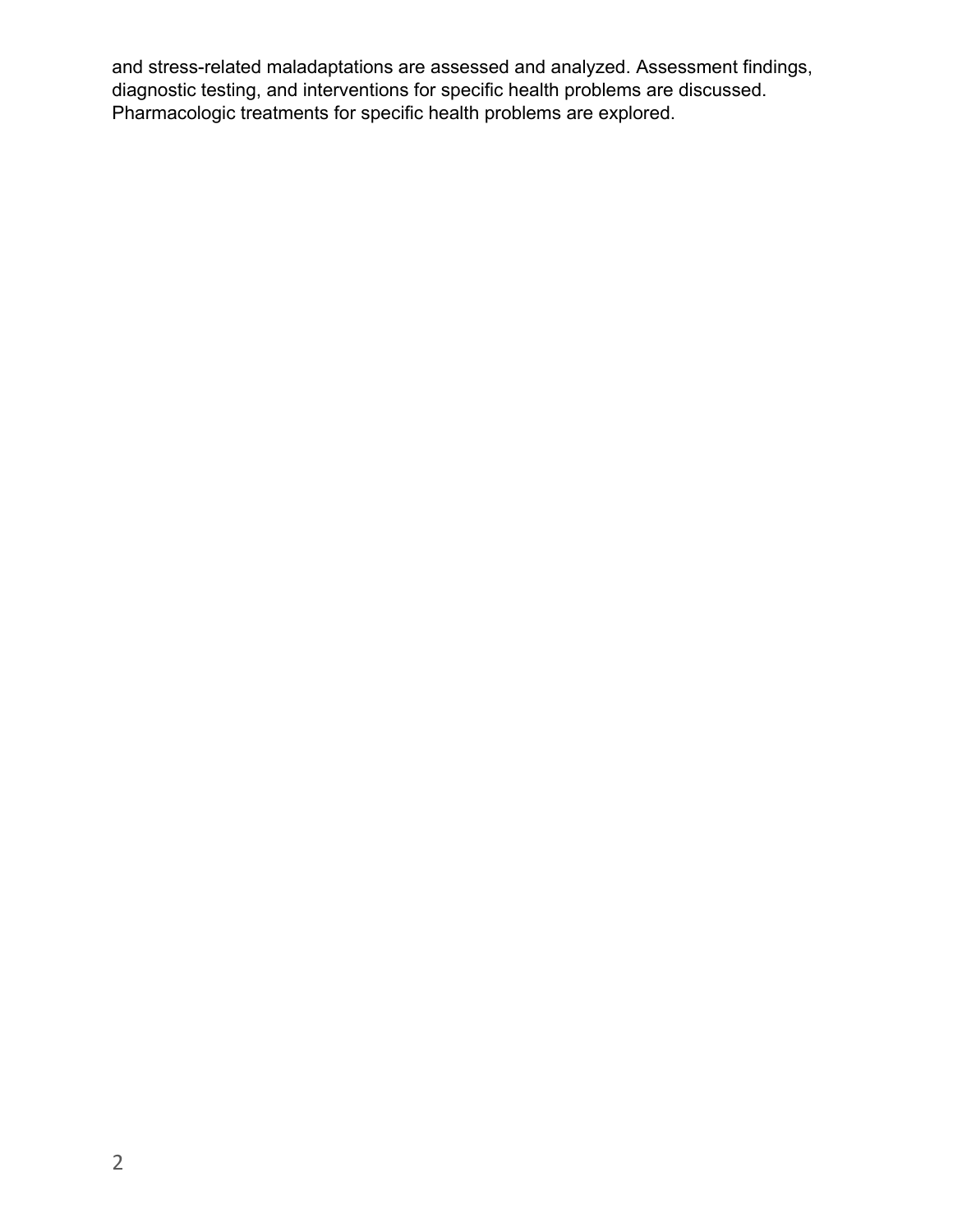

# NUR210 Pathophysiology

2022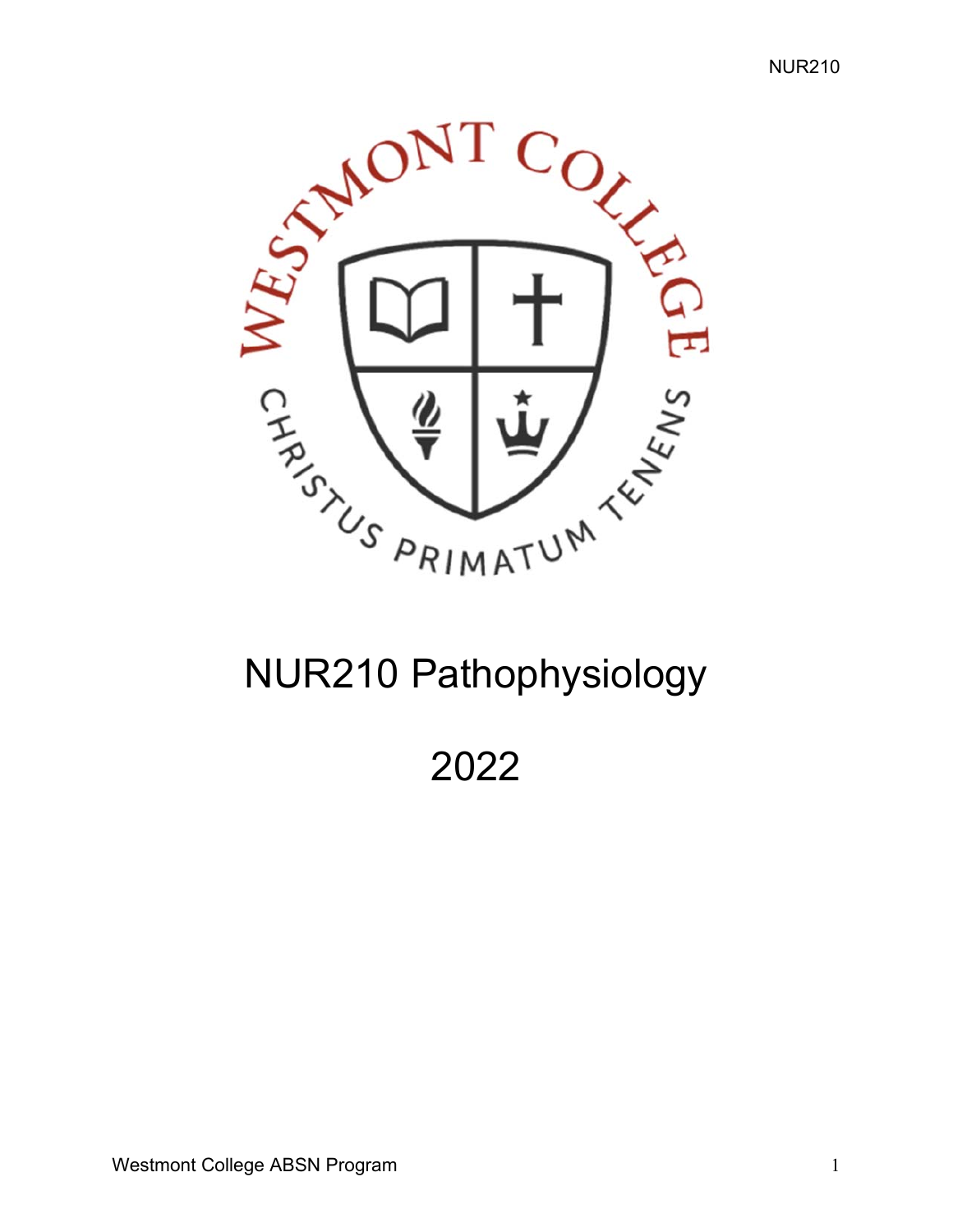# **NUR210 Pathophysiology**

**3 units of theory Pre-requisites:** Acceptance into ABSN program **Placement in curriculum:** Prelicensure requirement

**Time:**Tuesday, 9:00-12:00 **Room:** Classroom 1

**Course Faculty:** Kelly Ferguson MSN, RN **Faculty office:** TBD **Faculty email:** TBD **Faculty phone:** TBD **Faculty office hours:** TBD

#### **I. Important Information**

This is a course in a series of prelicensure nursing courses to prepare the nursing student for the safe, patient-centered and family-supported, compassionate care in a variety of healthcare settings. The best way to be prepared for your lecture and clinical experience is to maintain a healthy mental, physical, and spiritual life. Come to class after a good night's sleep, eat nutritious food, and stay current with reading assignments. For your clinical experience, come with excitement and understand you will continue to learn in the clinical setting and apply the concepts and skills you are learning in class. To help with your success in this course and program, it is not suggested you work more than 20 hours per week if you have to work.

#### **Westmont catalogue course description**

Pathophysiology introduces the student to pathophysiology and disruptions in the normal body functioning in individuals across the life span. Objective and subjective manifestations of common health problems resulting from the environmental, genetic, and stress-related maladaptations are assessed and analyzed. Assessment findings, diagnostic testing, and interventions for specific health problems are discussed. Pharmacologic treatments for specific health problems are explored.

#### **ABSN Program Mission**

Prepares faithful servant leaders to provide patient-centered and family supported safe, compassionate care for diverse populations and communities across the lifespan and in all health care settings.

#### **AACN Baccalaureate Essentials (2018)**

The Commission on Collegiate Nursing Education (CCNE) is an autonomous accrediting agency, contributing to the improvement of the public's health. A specialized/professional accrediting agency, CCNE strives to promote the quality and integrity of baccalaureate and graduate nursing programs. Following are the nine baccalaureate essentials used as the framework for the current curriculum. In 2021 the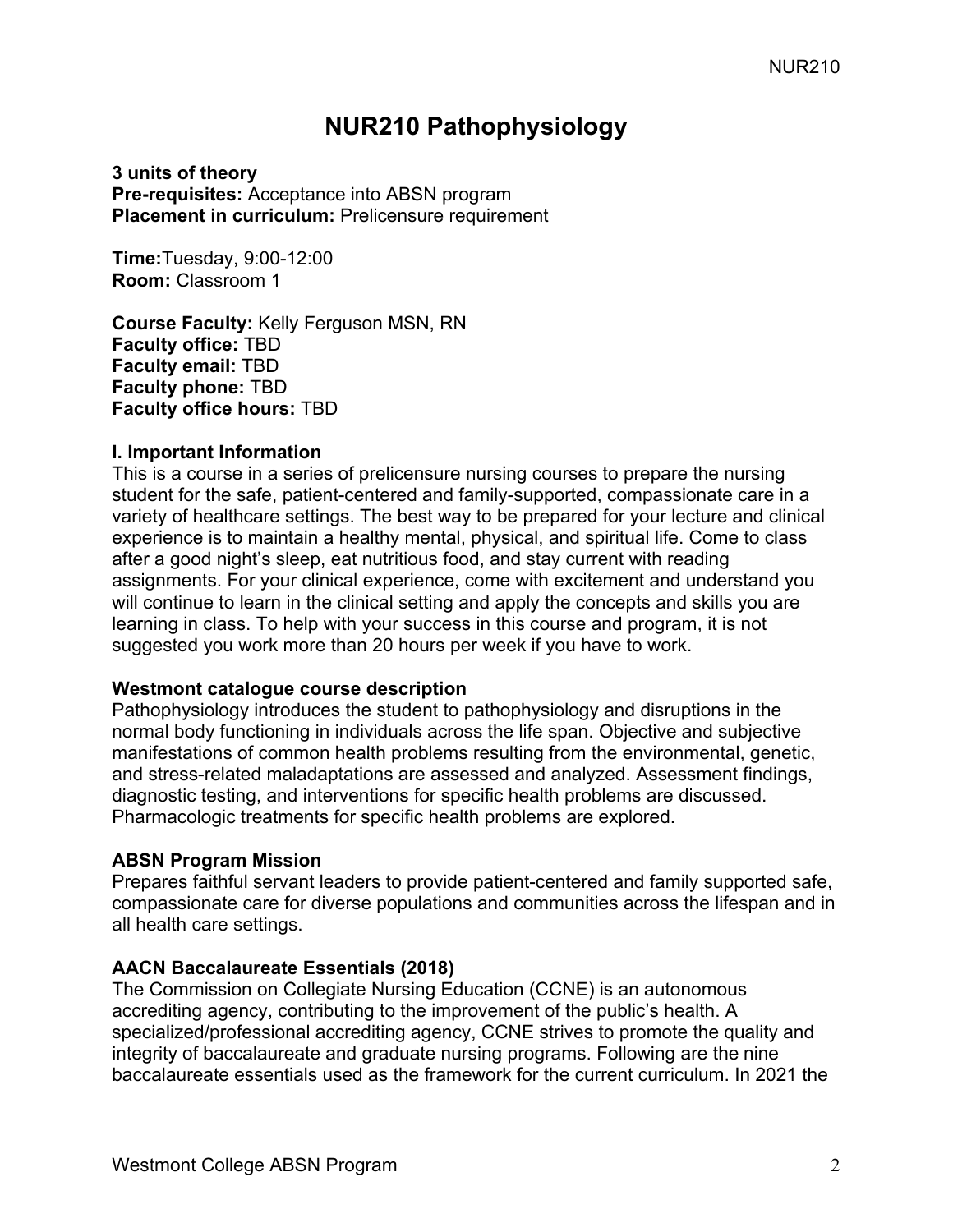Essentials were revised and will be integrated into the curriculum over the next three years.

- I Liberal Education for Baccalaureate Generalist Nursing Practice
- II Basic Organizational and Systems Leadership for Quality Care and Patient **Safety**
- III Scholarship for Evidence-Based Practice
- IV Information Management and Application of Patient Care Technology
- V Healthcare Policy, Finance, and Regulatory Environments
- VI Interprofessional Communication and Collaboration for Improving Patient Health **Outcomes**
- VII Clinical Prevention and Population Health
- VIII Professionalism and Professional Values
- IX Baccalaureate Generalist Nursing Practice

#### **AACN Essentials (revised 2021)**

The Essentials: Core Competencies for Professional Nursing Education provides a framework for preparing individuals as members of the discipline of nursing, reflecting expectations across the trajectory of nursing education and applied experience. The *Essentials* introduce 10 domains that represent the essence of professional nursing practice and the expected competencies for each domain. The competencies accompanying each domain are designed to be applicable across four spheres of care (disease prevention/promotion of health and wellbeing, chronic disease care, regenerative or restorative care, and hospice/palliative/supportive care), across the lifespan, and with diverse patient populations.

#### **Domains for Nursing**

Domains are broad distinguishable areas of competence that, when considered in the aggregate, constitute a descriptive framework for the practice of nursing.

#### **The Ten Domains:**

Domain 1-Knowledge for Nursing Practice Domain 2-Person-centered Care Domain 3-Population Health Domain 4-Scholarship for Nursing Practice Domain 5-Quality and Safety Domain 6-Interprofessional Partnerships Domain 7-Systems-based Practice Domain 8-Information and Healthcare Technology Domain 9-Professionalism Domain 10-Personal, Professionals, Leadership Development (The Essentials: Core Competencies for Professional Nursing Education, 2021)

#### **Program Learning Outcomes (PLO)**

1. Exhibit Christian character and servant leadership while providing compassionate care for a diverse population in communities across state, national, and global settings.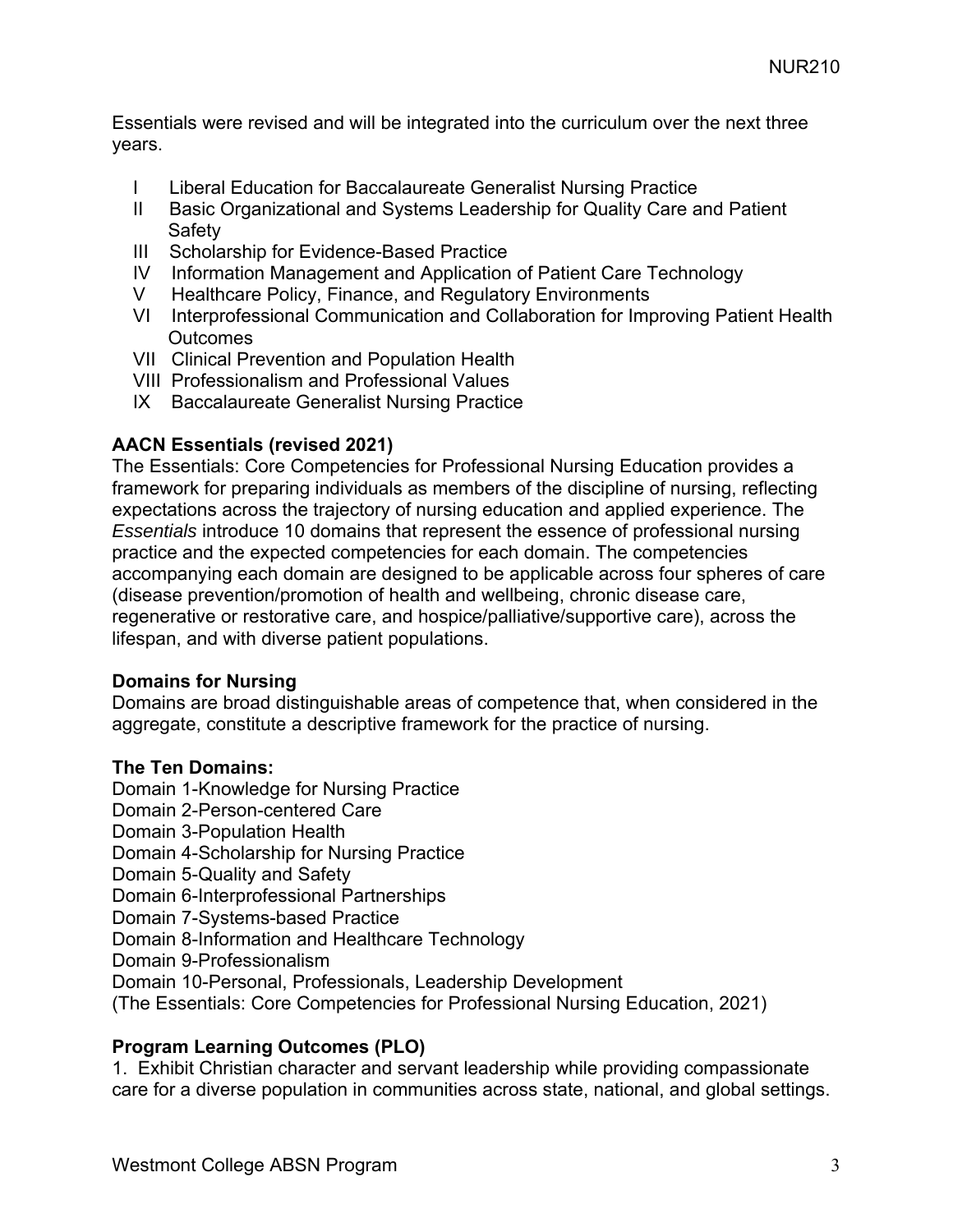2. Evidence-based best practices, critical thinking, and clinical reasoning, inform clinical judgement for the provision of patient-centered, safe, quality care.

3. Create patient education plans that are culturally specific to the patient and that incorporate the family support system.

4. Communicate effectively with the interprofessional team to ensure a wholistic approach to patient-centered care.

5. Continue inquisitive learning by using the Electronic Medical Record and Informatics to meet quality metrics in a variety of healthcare and geographic settings.

6. Advocate for healthcare policies for the underserved, vulnerable populations to ensure equity with access to care for prevention, remedial, supportive, and rehabilitative nursing care regionally, nationally, and globally.

### **Course Learning Outcomes (CLO)**

1. Apply principles of normal anatomy and physiology of human body systems to the pathophysiologic processes of common health problems.

2. Identify concepts, principles, and responses related to pathophysiologic processes that result in disease.

3. Discuss clinical manifestations of selected disease processes and health problems.

4. Examine appropriate pharmacologic treatment of specific diseases.

5. Discuss the nurse's role and responsibility for assessment of individuals experiencing health problems that result in pathophysiologic alterations.

| <b>Program Learning Outcomes</b>                                                                                                                                                          | <b>Course Learning Outcomes</b>                                                                                                                                                                                                                                                            |
|-------------------------------------------------------------------------------------------------------------------------------------------------------------------------------------------|--------------------------------------------------------------------------------------------------------------------------------------------------------------------------------------------------------------------------------------------------------------------------------------------|
| 1. Exhibit Christian character and servant<br>leadership while providing compassionate<br>care for a diverse population in<br>communities across state, national, and<br>global settings. | N/A                                                                                                                                                                                                                                                                                        |
| 2. Evidence-based best practices, critical<br>thinking, and clinical reasoning, inform<br>clinical judgement for the provision of<br>patient-centered, safe, quality care.                | 2. Identify concepts, principles, and<br>responses related to pathophysiologic<br>processes that result in disease.<br>Discuss clinical manifestations of<br>selected disease processes and health<br>problems.<br>4. Examine appropriate pharmacologic<br>treatment of specific diseases. |
| 3. Create patient education plans that are<br>culturally specific to the patient and that<br>incorporate the family support system.                                                       | N/A                                                                                                                                                                                                                                                                                        |
| 4. Communicate effectively with the<br>interprofessional team to ensure a<br>wholistic approach to patient-centered                                                                       | N/A                                                                                                                                                                                                                                                                                        |

## **PLO and CLO Alignment Table**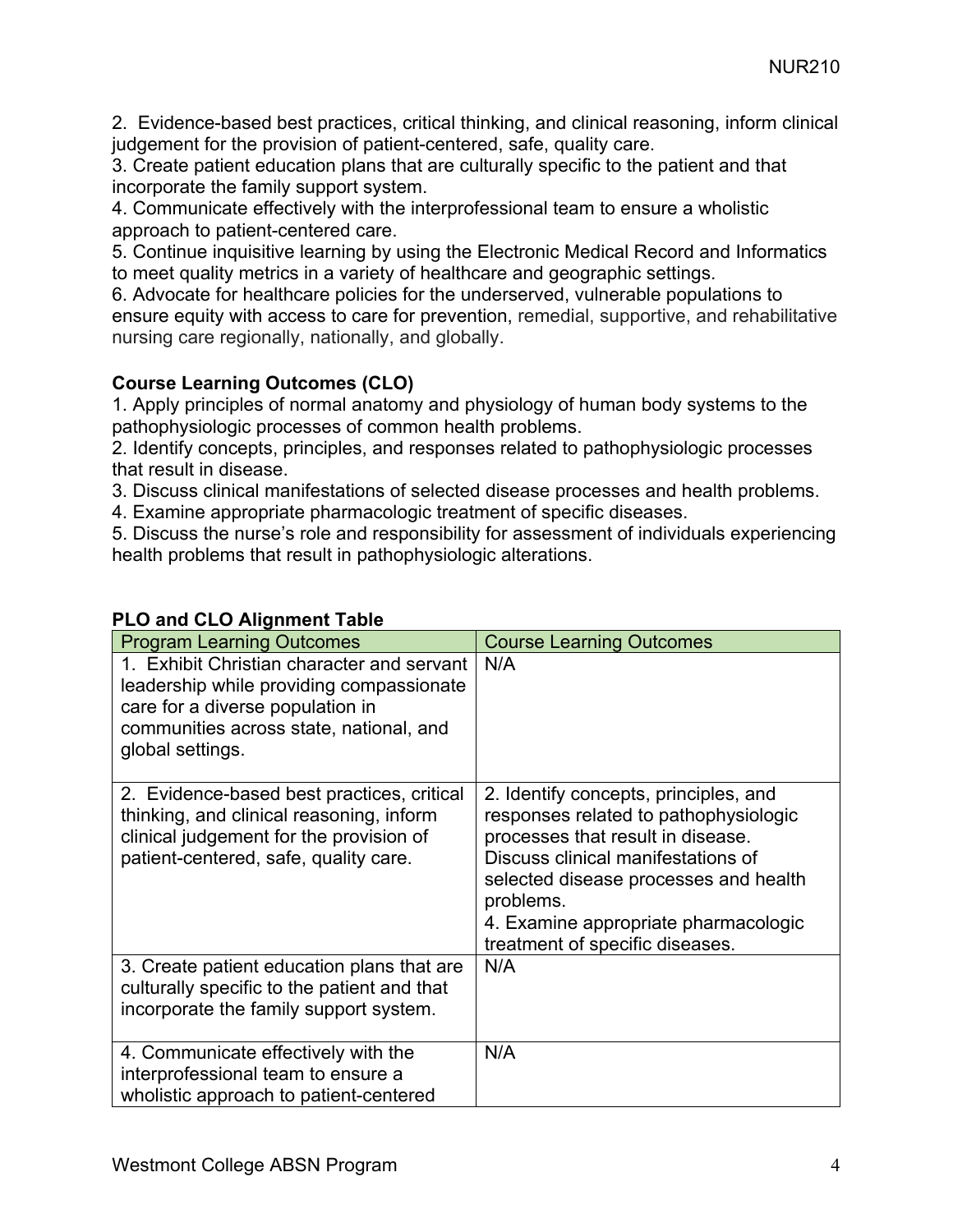| care.                                                                                                                                                                                                                                           |     |
|-------------------------------------------------------------------------------------------------------------------------------------------------------------------------------------------------------------------------------------------------|-----|
| 5. Continue inquisitive learning by using<br>the Electronic Medical Record and<br>Informatics to meet quality metrics in a<br>variety of healthcare and geographic<br>settings.                                                                 | N/A |
| 6. Advocate for healthcare policies for the<br>underserved, vulnerable populations to<br>ensure equity with access to care for<br>prevention, remedial, supportive, and<br>rehabilitative nursing care regionally,<br>nationally, and globally. | N/A |

#### **Required Textbooks**

| Title                             | Author                                                                           | Publisher                                                                          | ISBN#          |  |  |  |
|-----------------------------------|----------------------------------------------------------------------------------|------------------------------------------------------------------------------------|----------------|--|--|--|
| <b>Porth's Essentials</b>         | Tommie L. Norris                                                                 | Lippincott                                                                         | 9-781975107192 |  |  |  |
| of Pathophysiology                |                                                                                  |                                                                                    |                |  |  |  |
| $(5^{\text{th}}$ ed.)             |                                                                                  |                                                                                    |                |  |  |  |
|                                   | Nursing Diagnosis textbook of your choice (can be a bundled application on smart |                                                                                    |                |  |  |  |
| phone)                            |                                                                                  |                                                                                    |                |  |  |  |
|                                   |                                                                                  | Nursing Drug textbook of your choice (can be a bundled application on smart phone) |                |  |  |  |
| <b>Publication Manual</b>         | American                                                                         | American                                                                           | 978-143383216  |  |  |  |
| of the American                   | Psychological                                                                    | Psychological                                                                      |                |  |  |  |
| Psychological                     | Association                                                                      | Association                                                                        |                |  |  |  |
| Association (7 <sup>th</sup> ed.) |                                                                                  |                                                                                    |                |  |  |  |

#### **Suggested Resources**

**1.** Articles

**2.** Westmont College Library and online databases (EBSCO, ProQuest, ERIC, CINALH)

#### **Assessment of CLOs (Assignments, quizzes, exams)**

The assessments used in this course to measure your learning and meeting the content objectives and course learning outcomes will include class participation, quizzes, exams using NCLEX style questions, and a signature assessment (comprehensive assessment).

| <b>Course Learning Outcomes</b> | <b>Instructional activity</b> | <b>Assessment</b>     |
|---------------------------------|-------------------------------|-----------------------|
| 1. Apply principles of normal   | Lecture, class                | Assignments, quizzes, |
| anatomy and physiology of       | discussion, shared            | exams, and group      |
| human body systems to the       | experiences, and              | presentations         |
| pathophysiologic processes of   | scaffolding case              |                       |
| common health problems.         | studies                       |                       |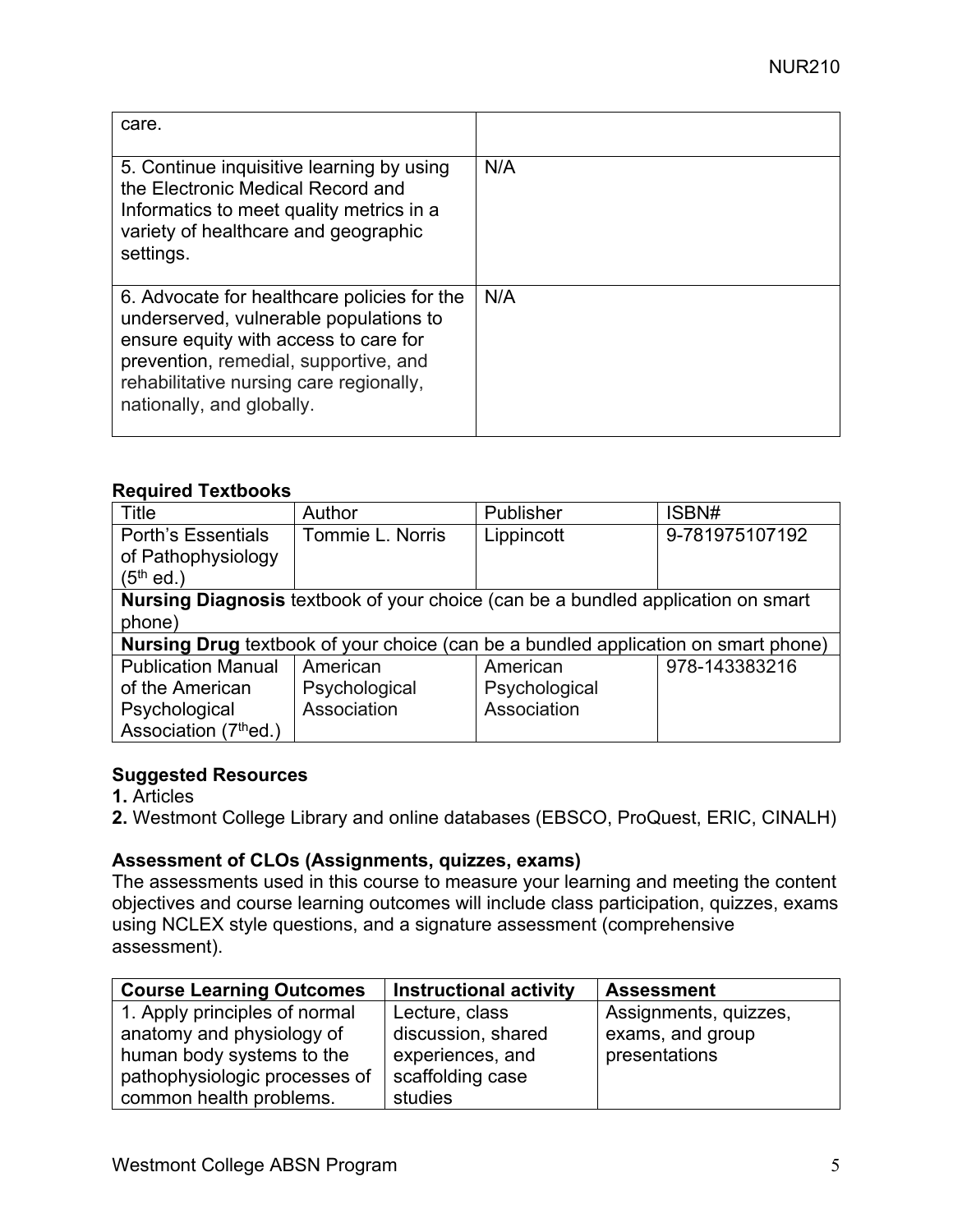| 2. Identify concepts, principles, |  |
|-----------------------------------|--|
| and responses related to          |  |
| pathophysiologic processes        |  |
| that result in disease.           |  |
| 3. Discuss clinical               |  |
| manifestations of selected        |  |
| disease processes and health      |  |
| problems.                         |  |
| 4. Examine appropriate            |  |
| pharmacologic treatment of        |  |
| specific diseases using the       |  |
| nursing process.                  |  |
| 5. Discuss the nurse's role and   |  |
| responsibility for assessment     |  |
| of individuals experiencing       |  |
| health problems that result in    |  |
| pathophysiologic alterations.     |  |
|                                   |  |

 $Class$  participation  $= P/NC$ Weekly quizzes  $x$  10pts each = pts Exams 4 x 100pts each = 400pts Final exam is comprehensive Signature Assignment 100pts = 100pts  $Total = 650pts$ 

\*Student must have 75% in course to progress

#### **II. Course Policies**

#### **Grading**

Grade points per unit of credit are assigned on the following scale:

A 4 grade points A- 3.7 grade points B+ 3.3 grade points B 3.0 grade points B- 2.7 grade points C+ 2.3 grade points C 2.0 grade points C- 1.7 grade points D+ 1.3 grade points D 1.0 grade points D- 0.7 grade points P (At least D-) No grade points assigned. Not computed in the grade point average. F 0 grade points

NC (F) No grade points assigned. Not computed in the grade point average. W No grade points assigned. Not computed in grade point average.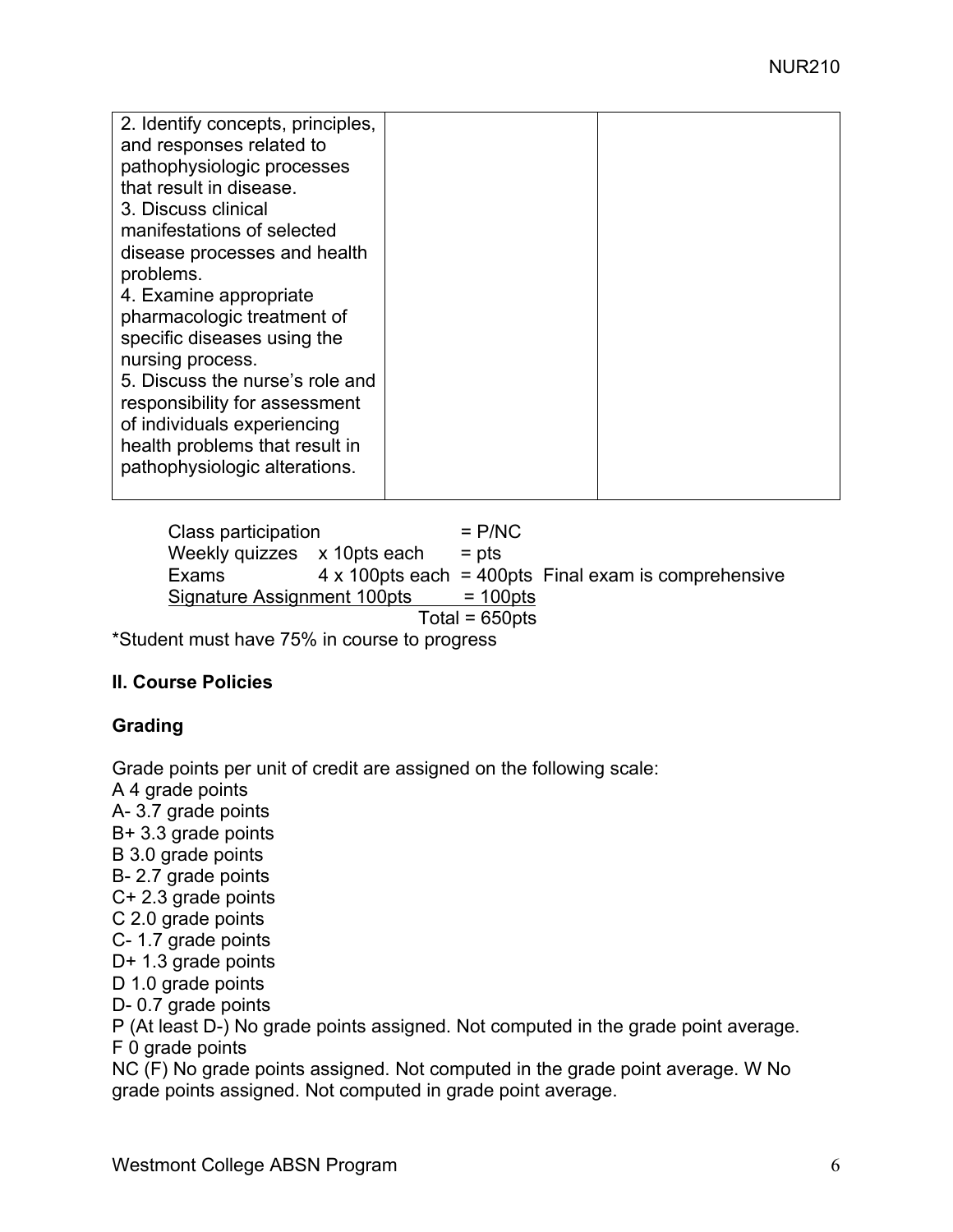WF No grade points assigned. Not computed in grade point average.

WP No grade points assigned. Not computed in grade point average.

WX No grade points assigned. Not computed in grade point average.

Westmont does not compute the units and grades students earned at other colleges in its grade average. (Exception: Courses and grades taken as part of a Westmont offcampus program are posted on the Westmont transcript and will be calculated in the Westmont GPA.)

Apart from the exceptions identified below, all courses at Westmont are graded using a letter scale (A, B, C, D, F).

Instructor Initiated Exceptions:

1. For pedagogical reasons, an instructor may elect to use P/NC grade reporting in any class not approved for GE credit. It is assumed that the same gradereporting

system will be applied to the entire class.

- 2. With the approval of the General Education Committee, P/NC grade reporting may be used in appropriate, GE-approved courses.
- 3. When P/NC grade reporting is used, the syllabus must reflect this fact. In addition, departments are encouraged to include a notice in the catalog that the course may use P/NC grading.

#### **Office of Disability Services**

Students who have been diagnosed with a disability are strongly encouraged to contact the Office of Disability Services as early as possible to discuss appropriate accommodations for this course. Formal accommodations will only be granted for students whose disabilities have been verified by the Office of Disability Services. These accommodations may be necessary to ensure your equal access to this course.

Please contact Sheri Noble, Director of Disability Services. (310A Voskuyl Library, 565- 6186, snoble@westmont.edu) or visit the website for more information: http://www.westmont.edu/\_offices/disability

#### **Dress Code**

Comfortable, non-binding clothing

#### **Academic Integrity**

When students join our college community, they are expected, as apprentice scholars, to search for truth with integrity and accuracy. This quest requires humility about our abilities, respect for the ideas of others, and originality in our thinking. Since Westmont is a Christian community, the integrity of our scholarship is rooted in the integrity of our faith. We seek to be followers of Christ in the classroom, in the library, and at the privacy of our computers. Violations of academic integrity are a serious breach of trust within the Westmont community because they violate the regard for truth essential to genuine learning and Christian consistency. Such deception also hurts those students who do their work with integrity. Violations of Academic Integrity may consist of cheating (the use of unauthorized sources of information on an examination or other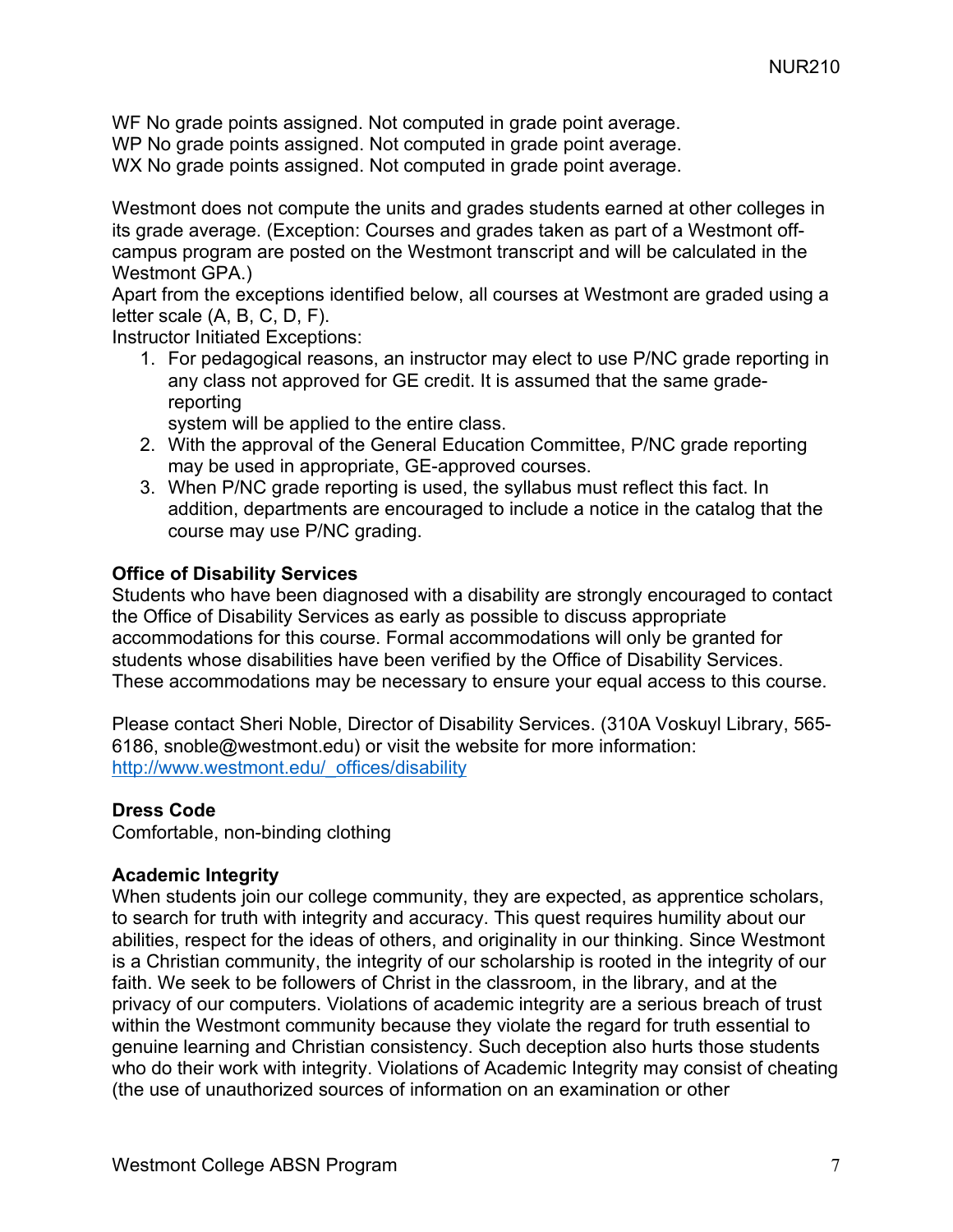assignment), falsification (misrepresentation of facts in any academic project or obligation) or plagiarism (the use of someone else's words or ideas without giving proper credit). Faculty and students should operate in an environment of mutual trust and respect. Faculty will expect students to act in ways consistent with academic integrity. However, for both scholarly and spiritual reasons, cheating, falsification, plagiarism and all other violations of academic integrity will not be tolerated in the Westmont community. Please familiarize yourself with the entire Westmont College Academic Integrity Policy. This document defines different violations of academic integrity and their consequences. It also contains very helpful information on strategies to recognize violations of academic integrity before they occur. Dishonesty in the clinical setting, will not be tolerated and students will be removed followed by program suspension or termination.

#### **Technology in the Classroom**

Laptops, tablets, and smart phones can be used in the classroom with the permission of the faculty. The use of smart phones in the clinical setting will depend on each clinical setting's rules. Smart phones in the clinical setting can be used for clinical related resources (drug book, Tabers, calculation, etc.). Recording lectures is also at the discretion of the faulty and permission must be granted.

#### **Emergencies**

In the event that an emergency occurs during instruction, it is important to be familiar with the practices in place for the classroom. Please review the document at https://integready.app.box.com/AnticipatingInClass and direct any questions or concerns to the Office of Institutional Resilience.

#### **III. Weekly course schedule**

|               | <b>Week   Content Objectives</b>                                                                                                                                                                                                                                            | <b>Reading</b>    | <b>Activities and</b><br>assignments                                                                                                                                   | <b>Outcome</b><br><b>Measurement</b> |
|---------------|-----------------------------------------------------------------------------------------------------------------------------------------------------------------------------------------------------------------------------------------------------------------------------|-------------------|------------------------------------------------------------------------------------------------------------------------------------------------------------------------|--------------------------------------|
| $\frac{1}{2}$ | Introduction to course                                                                                                                                                                                                                                                      |                   |                                                                                                                                                                        |                                      |
| 3             | Cell function, disorders of<br>integrative function<br>1. Discuss the function of the<br>Genome Project in<br>understanding the<br>pathophysiology of body<br>systems.<br>2. Recognize the importance of<br>genetics in heredity of<br>conditions and disease<br>processes. | Ch. 4, 5, 6, 7, 8 | <b>Online activity:</b><br>Discover and<br>explore the<br>Genome Project<br><b>Class</b><br>discussion:<br>Genetic research<br>on the SARS-<br>Covid-2 Corona<br>Virus |                                      |

#### **\*Subject to change at any time, you will be notified of any changes**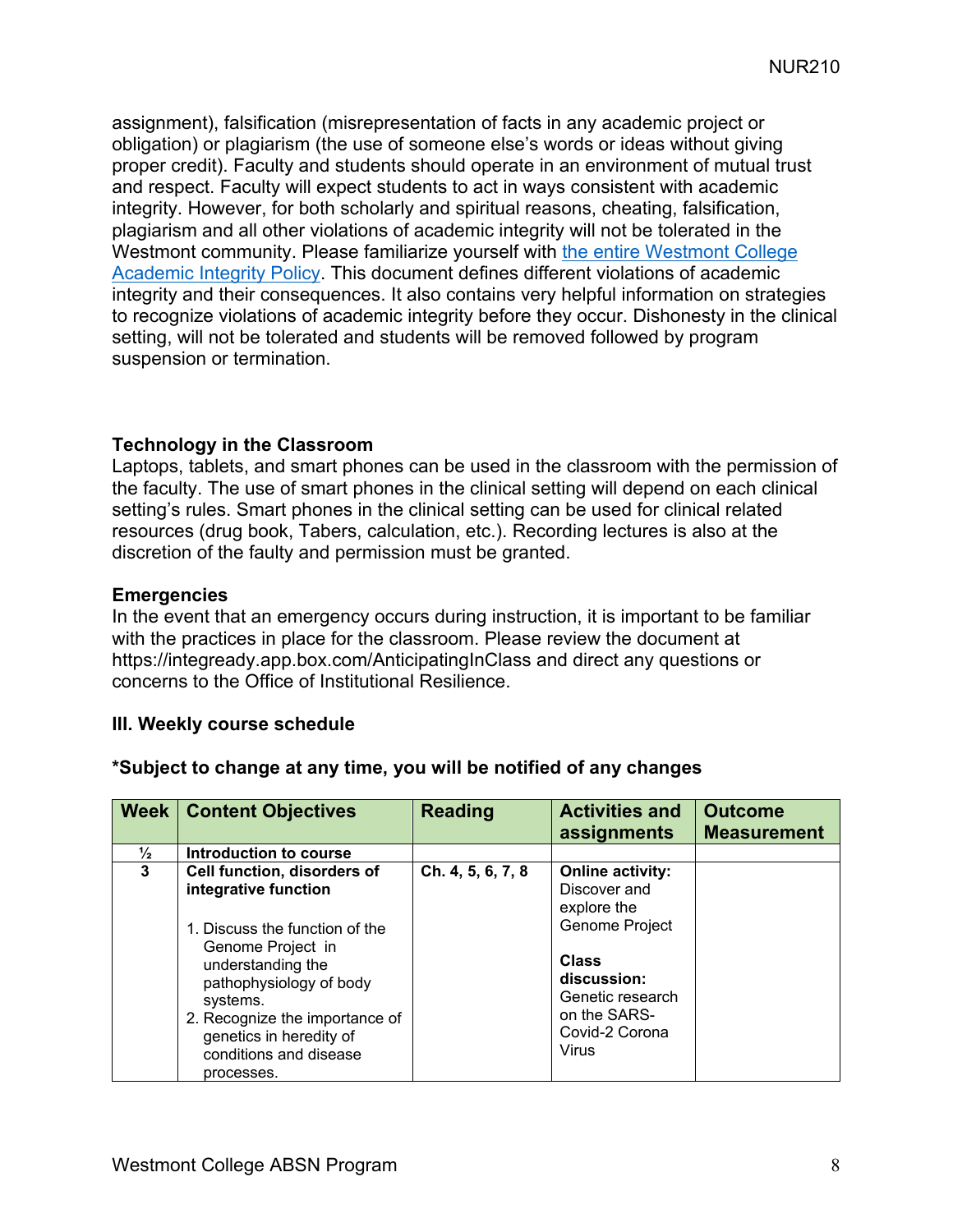| 4 | 3. Explain how cell construction<br>and destruction contribute to<br>neoplasm.<br>4. Evaluate how stress affects<br>normal homeostasis.<br>5. Analyze how fluid imbalance<br>affects multiple body<br>systems.<br>Infection, inflammation,<br><b>Immunity</b><br>1. Discuss the inflammatory<br>cycle and events that result<br>from it.<br>2. Explain the role of cytokines.<br>3. Discuss the bodies reaction<br>to infection versus<br>inflammation and in some<br>cases both.<br>4. Differentiate innate immunity<br>from adaptive immunity.<br>5. Demonstrate your<br>understanding of what<br>immunosuppressed means to a<br>person during the Covid | Ch. 9, 10, 11, 12,<br>52      | <b>Class</b><br>discussion:<br>What body<br>systems can a<br>simple infection<br>impact?                                                                                              |               |
|---|------------------------------------------------------------------------------------------------------------------------------------------------------------------------------------------------------------------------------------------------------------------------------------------------------------------------------------------------------------------------------------------------------------------------------------------------------------------------------------------------------------------------------------------------------------------------------------------------------------------------------------------------------------|-------------------------------|---------------------------------------------------------------------------------------------------------------------------------------------------------------------------------------|---------------|
| 5 | pandemic.<br>Vison, hearing,                                                                                                                                                                                                                                                                                                                                                                                                                                                                                                                                                                                                                               | Ch. 19, 20, 48,               | Small group                                                                                                                                                                           | Exam 1 (weeks |
|   | <b>Musculoskeletal function</b><br>1. Discuss the disorders<br>associate with vision and<br>hearing and how they may<br>affect the elderly population.<br>2. Discuss conditions with the<br>middle/inner ear and how they<br>affect activities of daily living.<br>3. Recognize the function of<br>the musculoskeletal system.<br>4. Examine the effects of bone<br>disease on overall health.<br>5. Compare and contrast osteo<br>and rheumatoid arthritis.                                                                                                                                                                                               | 49, 50,                       | discussion:<br>Share your<br>experiences with<br>vertigo, mineirs<br>disease and other<br>conditions of the<br>middle/inner ear.<br>Report the signs<br>and symptoms to<br>the class. | 3-4 content)  |
| 6 | <b>Neural function</b><br>1. Explain the importance of a<br>healthy neural system.<br>2. Discuss how neural function<br>impacts motor function.<br>3. Distinguish the different<br>types of seizure disorders.<br>4. Evaluate the importance of<br>sleep and sleep patterns.<br>5. Diagram the brain and<br>discuss the main function.                                                                                                                                                                                                                                                                                                                     | Ch. 13, 14, 15,<br>16, 17, 18 | Form groups of<br>4 for the group<br>project.                                                                                                                                         |               |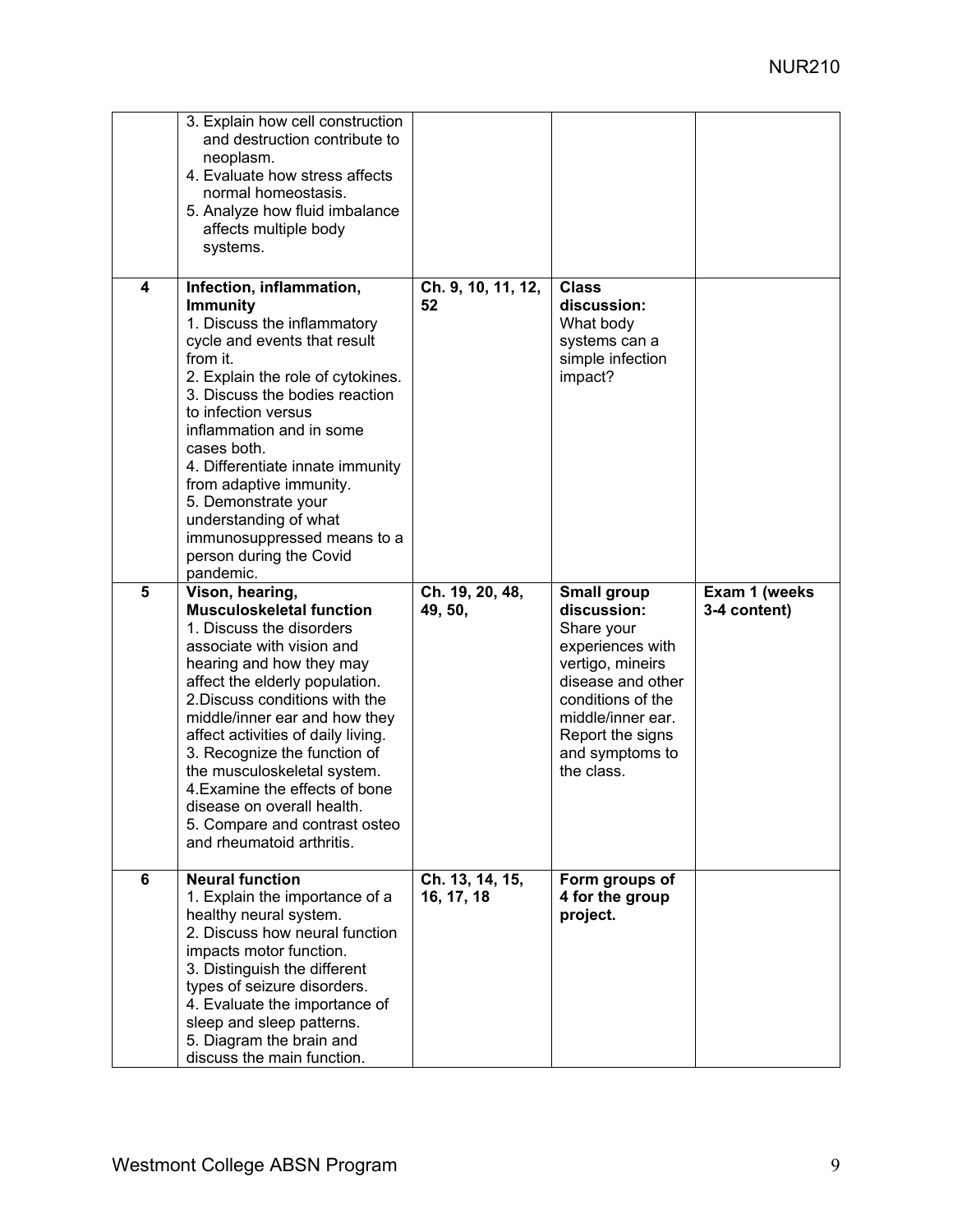|                | 6. Discover conditions of the<br>brain that impact thought and<br>emotions.<br>7. Discuss the sympathetic and<br>parasympathetic nervous<br>system in regards to pain.                                                                                                                                                                                                                                                                                                                                                                                                                                                         |                               |                            |                               |
|----------------|--------------------------------------------------------------------------------------------------------------------------------------------------------------------------------------------------------------------------------------------------------------------------------------------------------------------------------------------------------------------------------------------------------------------------------------------------------------------------------------------------------------------------------------------------------------------------------------------------------------------------------|-------------------------------|----------------------------|-------------------------------|
| $\overline{7}$ | GI<br>1. Describe the structure and<br>function of the gastrointestinal<br>system.<br>2. Differentiate between a<br>gastric and duodenal ulcer.<br>3. Explain the importance of<br>nutritional absorption.<br>4. Diagram the GI system from<br>the mouth to the anus and<br>identify the common sites of<br>cancers.<br>5. Evaluate the function of the<br>liver to multiple body systems.<br>6. Discover common eating<br>disorders that impact nutrition<br>and normal body functioning.                                                                                                                                     | Ch. 36, 37, 38,<br>39         |                            | Exam 2 (weeks<br>5-6 content) |
| 8              | GU<br>1. Describe the structure and<br>function of the genitourinary<br>system.<br>2. Distinguish between acute<br>and chronic renal failure.<br>3. Compare and contrast male<br>and female bladder and ureters<br>including common conditions<br>associated with each.<br>4. Identify and discuss sexually<br>transmitted diseases including<br>the increase in chlamydia in<br>middle and high school<br>children.<br>5. Describe the changes in the<br>male reproductive system that<br>occur with aging.<br>6. Recognize the hormone<br>influence in the female<br>reproductive system through<br>pregnancy and lactation. | Ch. 33, 34, 35,<br>43, 45, 46 |                            |                               |
| 9              | <b>Cardiac function</b><br>1. Describe the structure and<br>function of the cardiac system.<br>2. Discuss the connection to<br>the pulmonary system and how<br>it benefits all body systems.<br>3. Diagram the conduction and<br>blood flow through the heart.                                                                                                                                                                                                                                                                                                                                                                 | Ch. 25, 26, 27,<br>28         | Group<br>presentations (2) | Exam 3 (weeks<br>7-8 content) |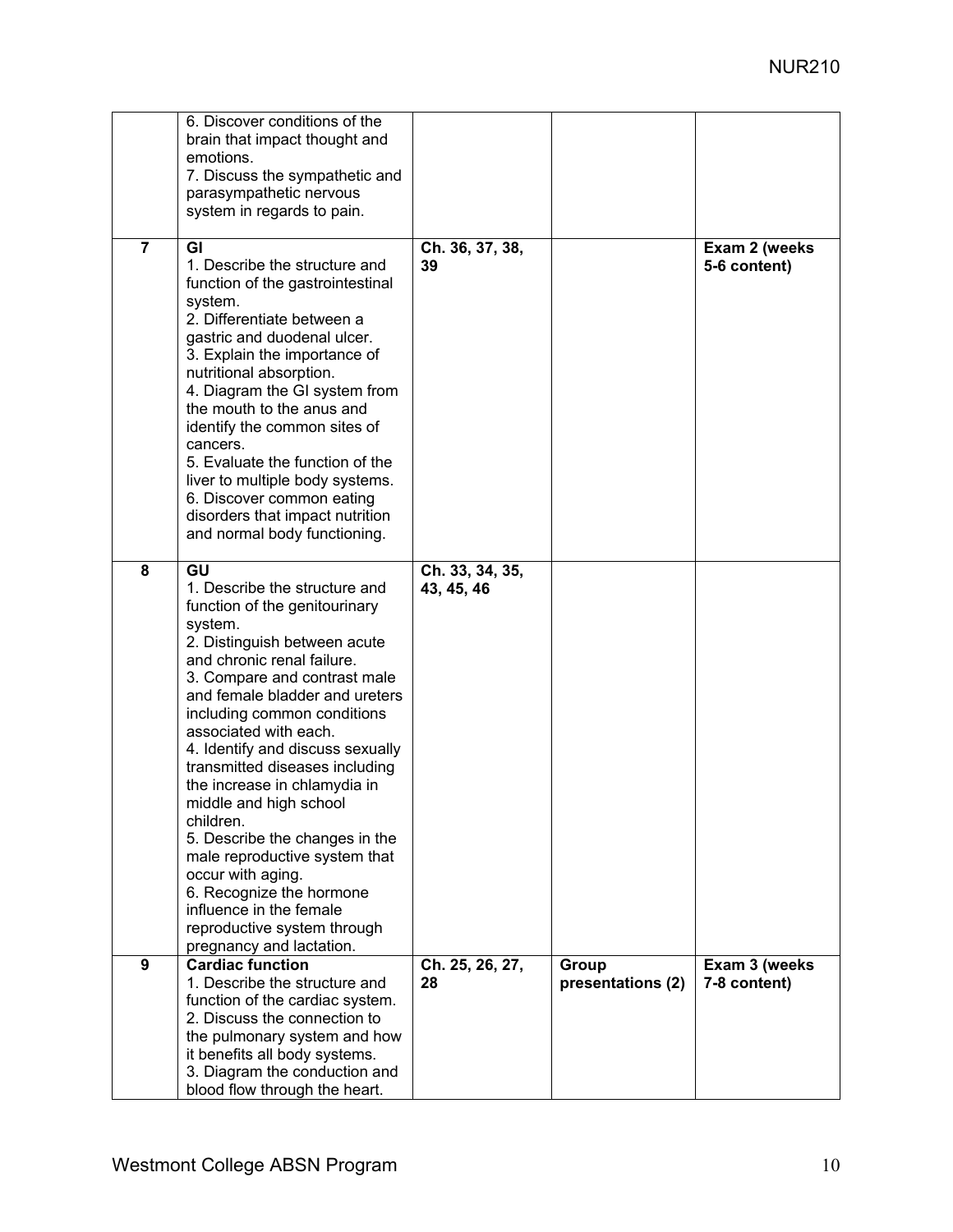|    | 4. Compare and contrast<br>normo, hypo, and hypertensive<br>conditions.<br>5. Evaluate the various cardiac<br>rhythms and their etiology.<br>6. Analyze the changes is<br>cardiac function with aging.<br>7. Describe the damage the<br>cardiac muscle endures with<br>oxygen insufficiency.                                                                                                                                                                                                    |                |                            |                 |
|----|-------------------------------------------------------------------------------------------------------------------------------------------------------------------------------------------------------------------------------------------------------------------------------------------------------------------------------------------------------------------------------------------------------------------------------------------------------------------------------------------------|----------------|----------------------------|-----------------|
| 10 | <b>Pulmonary function</b><br>1. Describe the structure and<br>function of the pulmonary<br>system and it's relationship<br>with the cardiac system.<br>2. Discussion disorders in the<br>pulmonary system causes by<br>bacteria.<br>3. Distinguish between different<br>types of pneumonia.<br>4. Explain the importance of<br>ventilation and gas exchange<br>in relation to normal<br>homeostasis.<br>5. Examine the body's<br>compensatory mechanisms<br>with acid/base imbalance<br>occurs. | Ch 29, 30, 31  | Group<br>presentations (2) |                 |
| 11 | <b>Endocrine</b><br>1. Examine the function of the<br>endocrine system in normal<br>homeostasis.<br>2. Discuss common disorders<br>of the endocrine system.<br>3. Differentiate between type I,<br>type II, gestational, and<br>diabetes insipidus.<br>4. Characterize the synthesis,<br>transport and regulation of<br>thyroid hormone.<br>5. Describe the role of the<br>hypothalamus in regulating<br>pituitary control of endocrine<br>function.                                            | Ch. 39, 40, 41 | Group<br>presentations (2) |                 |
| 12 | <b>Final Exam Review after</b>                                                                                                                                                                                                                                                                                                                                                                                                                                                                  |                |                            | Exam 4 (week 9- |
|    | Exam 4                                                                                                                                                                                                                                                                                                                                                                                                                                                                                          |                |                            | 10-11 content)  |
| 13 | <b>Comprehensive Final Exam</b>                                                                                                                                                                                                                                                                                                                                                                                                                                                                 |                |                            |                 |
| 14 | <b>Course Wrap UP</b>                                                                                                                                                                                                                                                                                                                                                                                                                                                                           |                |                            |                 |

Group presentation instructions: Develop a presentation format with a minimum of 10 slides excluding the introductory slide and reference slide.

1. Choose a disease process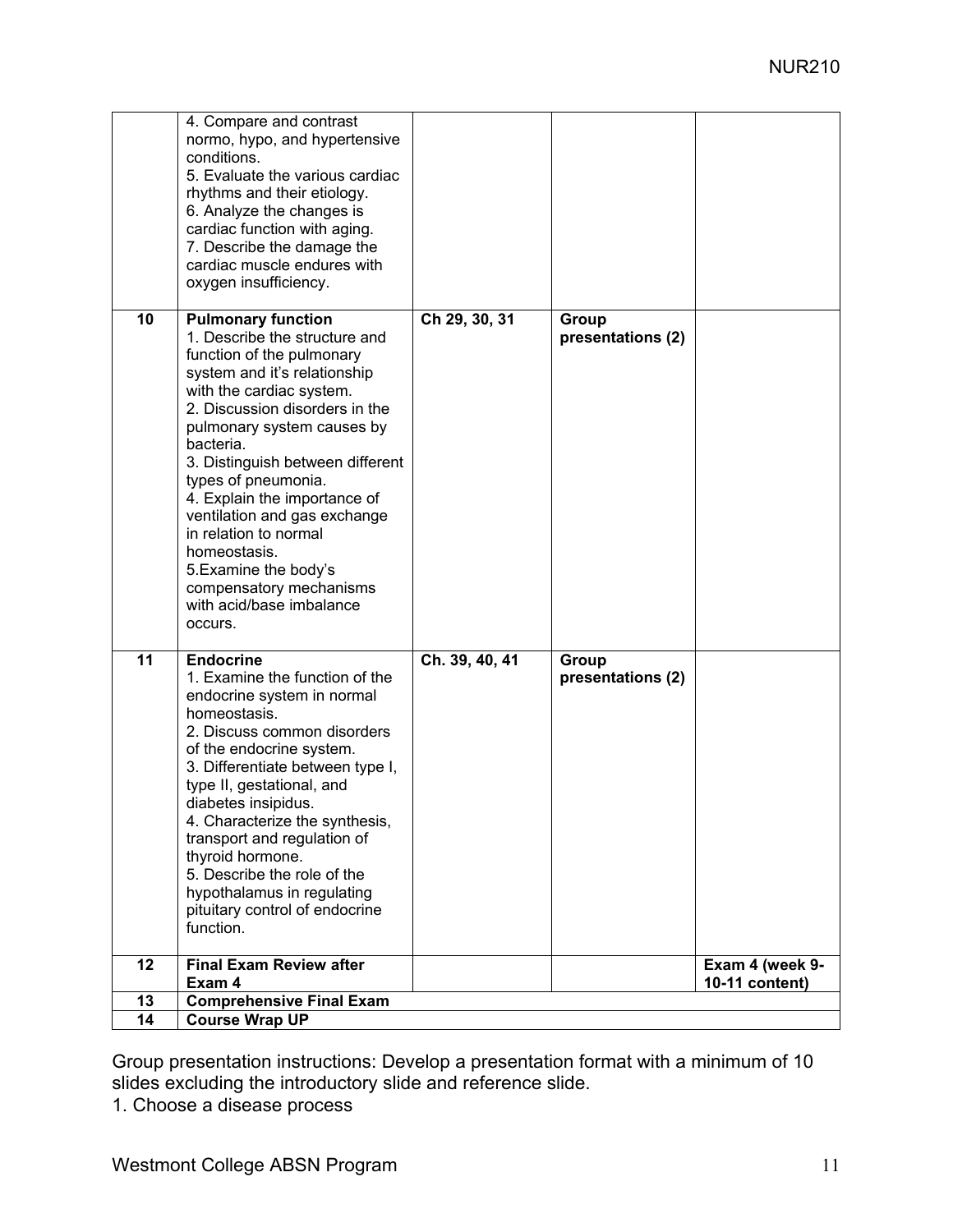2. There should be an introduction to the topic including the etiology, incidence and prevalence, how it affects the body as a whole and as a system or systems.

- 3. Create a game for the class to play or
- 4. Create an activity that will engage the class and get them moving.
- 5. Provide 5 minutes after activity to answer questions.
- 6. All group member must participate **equally.**

## **Group Presentation Grading Rubric**

|                  |                | <b>Levels of achievement</b> |                   |              |         |  |
|------------------|----------------|------------------------------|-------------------|--------------|---------|--|
| Criteria         | 25 pts         | 20 pts                       | 15pts             | 10pts        | Assign- |  |
|                  |                |                              |                   |              | ed      |  |
|                  |                |                              |                   |              | points  |  |
| Introduction     | Provides a     | Well-                        | <b>Introduces</b> | Disorganized | /25     |  |
| of Disease       | clear and      | developed                    | topic with        | thoughts and |         |  |
| topic, why it    | comprehens-    | discussion of                | basic             | material.    |         |  |
| was chosen       | ive discussion | the topic and                | information       | Unable to    |         |  |
|                  | of the topic   | reason for                   | but omits         | ascertain    |         |  |
|                  | chosen and     | choosing it                  | reason for        | understand-  |         |  |
|                  | why it was     |                              | choosing          | ing of       |         |  |
|                  | chosen         |                              | the topic         | assignment.  |         |  |
| <b>Describes</b> | Provides a     | Well-                        | <b>Brief</b>      | Disorganized | /25     |  |
| the etiology,    | comprehensive  | developed                    | discussion        | thoughts and |         |  |
| incidence        | discussion of  | information                  | on the            | material.    |         |  |
| and              | the disease    | about the                    | disease, but      | Unable to    |         |  |
| prevalence       | etiology,      | disease                      | omits             | ascertain    |         |  |
| and body         | incidence and  | etiology,                    | incidence         | understand-  |         |  |
| systems          | prevalence of  | incidence and                | and               | ing of       |         |  |
| affected.        | the disease    | prevalence of                | prevalence        | assignment.  |         |  |
|                  | and how it     | the disease                  | and how the       |              |         |  |
|                  | affects the    | and how it                   | disease           |              |         |  |
|                  | normal         | affects the                  | affects           |              |         |  |
|                  | homeostasis or | normal                       | homeostasis       |              |         |  |
|                  | individual or  | homeostasis                  |                   |              |         |  |
|                  | multiple body  | or individual                |                   |              |         |  |
|                  | systems.       | or multiple                  |                   |              |         |  |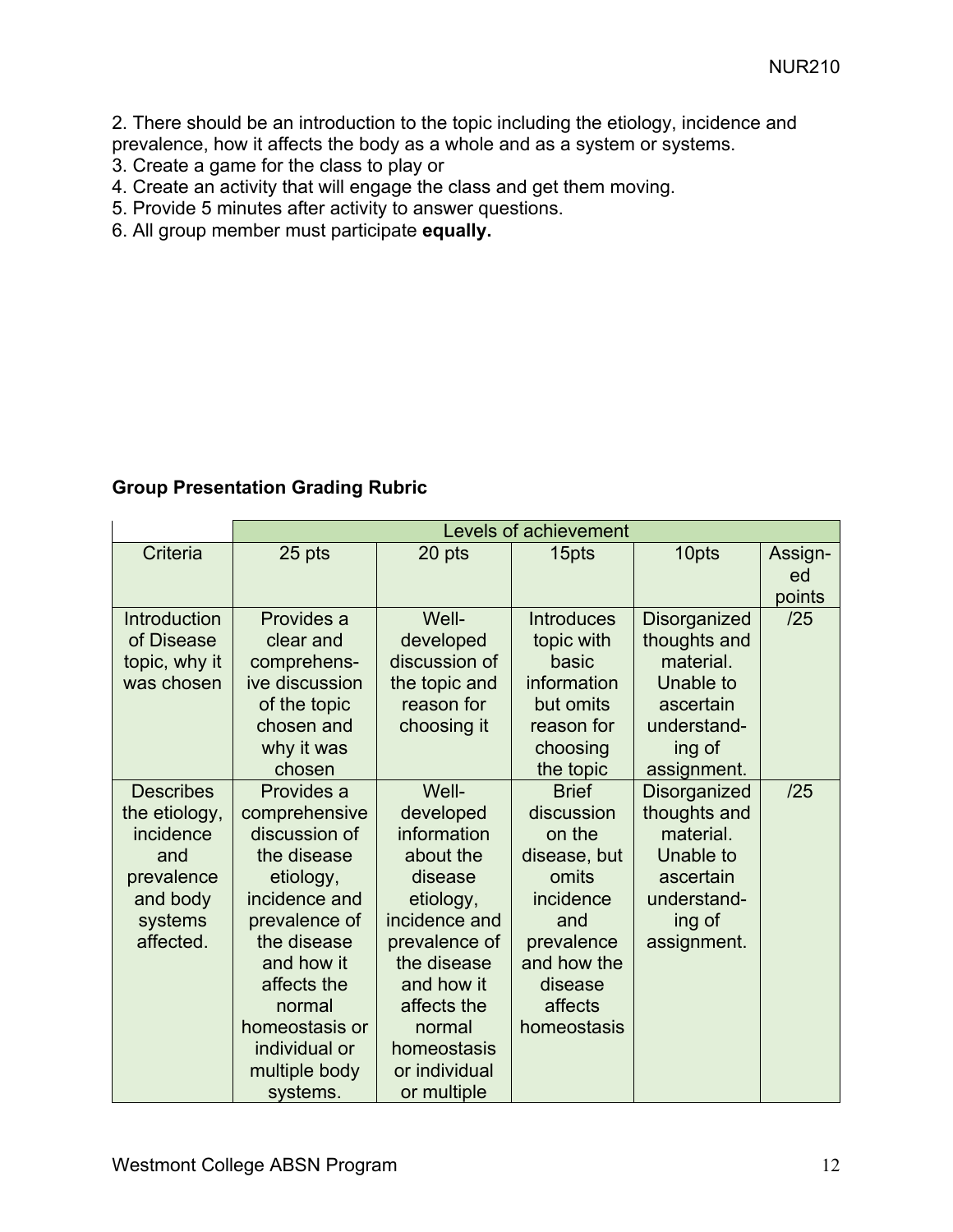|                   |                                | body system         |                       |                      |     |
|-------------------|--------------------------------|---------------------|-----------------------|----------------------|-----|
|                   |                                | but lacks           |                       |                      |     |
|                   |                                | depth of            |                       |                      |     |
|                   |                                | discussion or       |                       |                      |     |
|                   |                                | relevance of        |                       |                      |     |
|                   |                                | disease to          |                       |                      |     |
|                   |                                | homeostasis.        |                       |                      |     |
| Provides          | All group                      | Most group          | One main              | Disorganized         | /25 |
| classmate         | members                        | members             | presenter,            | presentation,        |     |
| engagement        | participate in                 | participate in      | other                 | classmates           |     |
| through           | the                            | presentation        | members               | not engaged          |     |
| coordinated       | presentation                   | and class           | participated          | in activity.         |     |
| activity.         | and class                      | activity.           | in class              |                      |     |
| Able to           | activity.                      | <b>Classmates</b>   | activity.             |                      |     |
| answer            | <b>Classmates</b>              | engaged.            | <b>Classmates</b>     |                      |     |
| questions         | are very                       | <b>Most</b>         | not engaged           |                      |     |
| posed.            | engaged in                     | questions           | as a whole.           |                      |     |
|                   | activity.<br><b>Presenters</b> | answered<br>from    | Some                  |                      |     |
|                   | able to answer                 |                     |                       |                      |     |
|                   |                                | questions<br>posed. | questions<br>answered |                      |     |
|                   | questions.                     |                     | from                  |                      |     |
|                   |                                |                     | questions             |                      |     |
|                   |                                |                     | posed.                |                      |     |
| <b>APA</b> format | <b>APA correctly</b>           | Generally           | <b>Multiple</b>       | <b>APA</b> format    | /25 |
| (Introduct-       | used                           | acceptable          | mistakes in           | is not used          |     |
| ion, body,        | throughout                     | but some            | APA format.           | correctly or         |     |
| conclusion,       | presentation.                  | minor               | 50%                   | at all.              |     |
| correct           | <b>Citations and</b>           | mistakes.           | citations and         | <b>Citations and</b> |     |
| running           | references are                 | 50% citations       | references            | references           |     |
| head and          | formatted                      | and                 | are                   | are                  |     |
| cover slide,      | correctly,                     | references          | formatted             | formatted            |     |
| uses              | resources are                  | are formatted       | correctly,            | incorrectly,         |     |
| headers for       | within 5 years,                | correctly,          | resources,            | many                 |     |
| organizat-        | and from peer                  | resources are       | however not           | resources            |     |
| ion, proper       | reviewed                       | within 5 years      | within 5              | are outdated         |     |
| grammar           | journals.                      | and from peer       | years or              | and not from         |     |
| and               |                                | reviewed            | from peer             | peer                 |     |
| spelling).        |                                | journals.           | reviewed              | reviewed             |     |
| <b>Resources</b>  |                                |                     | journals.             | journals.            |     |
| used: within      |                                |                     |                       |                      |     |
| 5 years,          |                                |                     |                       |                      |     |
| scholarly         |                                |                     |                       |                      |     |
| peer              |                                |                     |                       |                      |     |
| reviewed          |                                |                     |                       |                      |     |
| journals          |                                |                     |                       |                      |     |